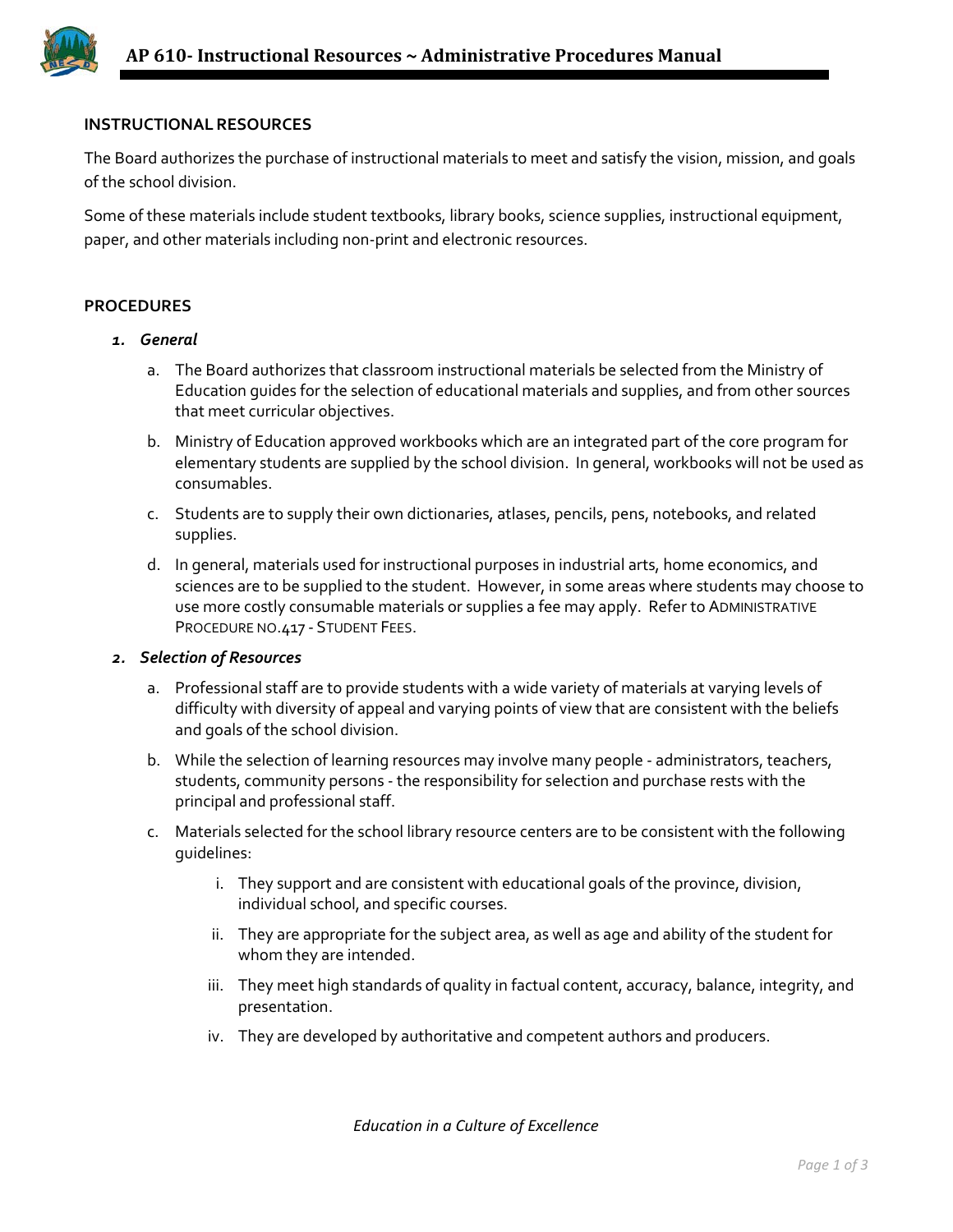

## *3. Challenged Resources*

- a. Any resident or employee of the school division may formally challenge learning resources used in division schools.
- b. The challenge must be on the basis of appropriateness.
- c. Requests for reconsideration of materials may be informal or formal:
	- i. INFORMAL

The school receiving a complaint regarding a learning resource is to try to resolve the issue informally:

- The principal or other appropriate staff is to explain to the questioner the school's selection procedure, criteria, and qualifications of those persons selecting the resource.
- The principal or other appropriate staff is to explain the particular place the questioned resource occupies in the education program, its intended usefulness, and additional information regarding its use. The principal or other appropriate staff may also refer the party to someone who can identify and explain the use of the resource.
- If the questioner wishes to file a formal challenge, a *Request for Reconsideration of Learning Resources* form is to be given to the person.
- ii. FORMAL

All formal objections to learning resources are to be made on the *Request for Reconsideration of Learning Resources* form:

- The form is to be filed with the principal
- The principal is to submit the form to the Director
- The Director is to submit the form to a reconsideration committee composed of one member of the division staff chosen by the Director, a member of the school teaching staff, a teacher librarian, and one central administrator.
- The reconsideration committee may choose to consult division support staff and/or community persons with related professional knowledge.
- The reconsideration committee is to review the challenged resource and judge whether it conforms to the guidelines for selection.
- The reconsideration committee is to:
	- o Examine the challenged resource
	- o Determine the professional acceptance by reading critical reviewers of the resource
	- o Weigh values and faults and form opinions based on the material as a whole rather than on passages or sections taken out of context.

*Education in a Culture of Excellence*